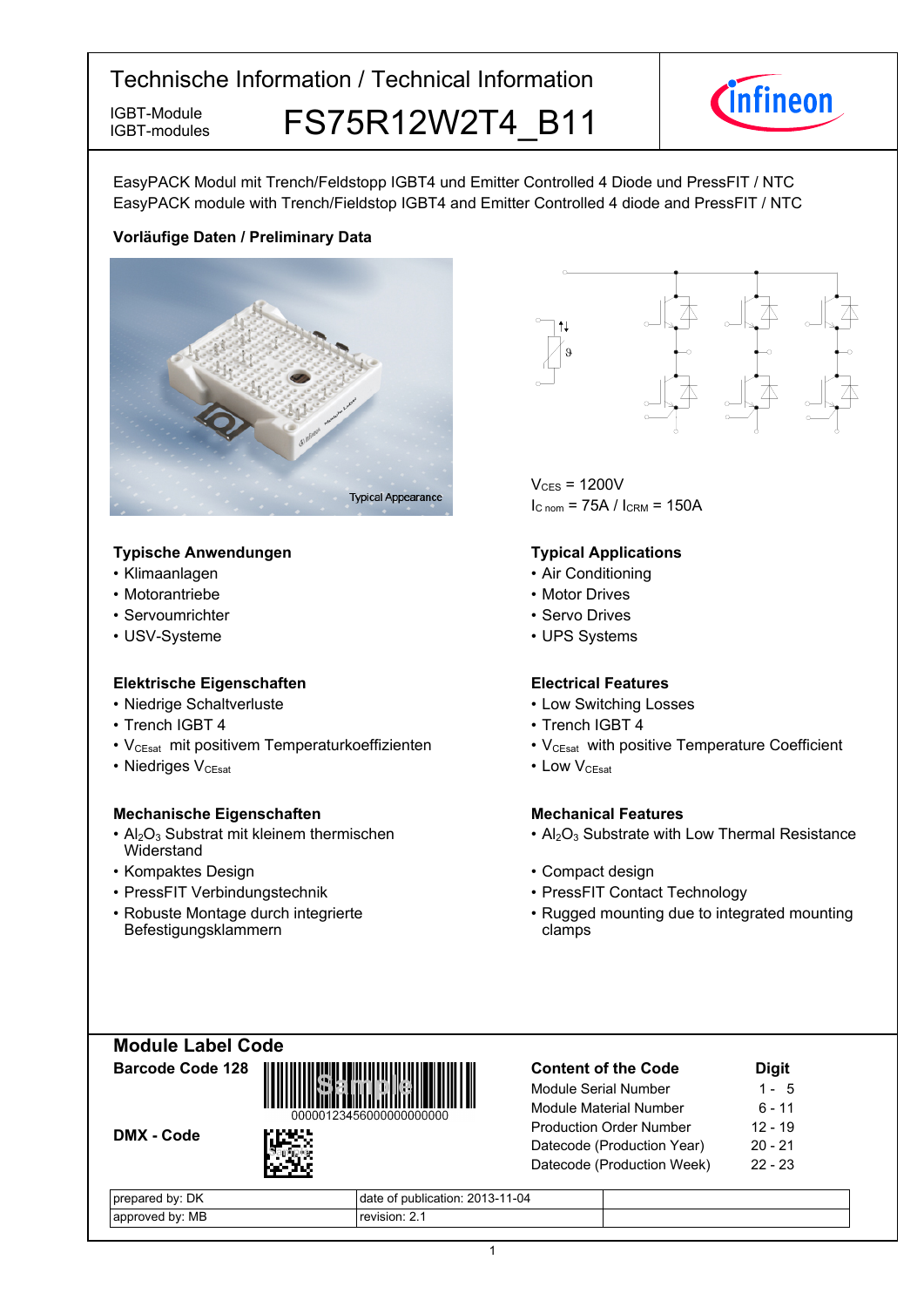IGBT-modules

IGBT-Module FS75R12W2T4\_B11



#### **Vorläufige-Daten Preliminary-Data**

#### **IGBT, Wechselrichter / IGBT, Inverter Höchstzulässige-Werte-/-Maximum-Rated-Values**

| Kollektor-Emitter-Sperrspannung<br>Collector-emitter voltage             | $T_{vi}$ = 25°C                                                                                                       | V <sub>CES</sub>       | 1200                 | ν      |
|--------------------------------------------------------------------------|-----------------------------------------------------------------------------------------------------------------------|------------------------|----------------------|--------|
| Kollektor-Dauergleichstrom<br>Continuous DC collector current            | $T_c = 95^{\circ}$ C, $T_{\text{vi max}} = 175^{\circ}$ C<br>$T_c = 25^{\circ}C$ , $T_{\text{vi max}} = 175^{\circ}C$ | $C_{nom}$<br>Ic.       | 75<br>107            | A<br>A |
| Periodischer Kollektor-Spitzenstrom<br>Repetitive peak collector current | $t_P = 1$ ms                                                                                                          | <b>CRM</b>             | 150                  | A      |
| Gesamt-Verlustleistung<br>Total power dissipation                        | $T_c = 25^{\circ}C$ , $T_{\text{vi max}} = 175^{\circ}C$                                                              | $P_{\text{tot}}$       | 375                  | W      |
| Gate-Emitter-Spitzenspannung<br>Gate-emitter peak voltage                |                                                                                                                       | <b>V<sub>GES</sub></b> | $+/-20$              | V      |
| <b>Charakteristische Werte / Characteristic Values</b>                   |                                                                                                                       |                        | min.<br>max.<br>typ. |        |

| Kollektor-Emitter-Sättigungsspannung<br>Collector-emitter saturation voltage    | $I_C$ = 75 A, $V_{GE}$ = 15 V<br>$I_C$ = 75 A, $V_{GF}$ = 15 V<br>$I_c$ = 75 A, $V_{GE}$ = 15 V                                                                             | $T_{vi}$ = 25°C<br>$T_{vi} = 125^{\circ}$ C<br>$T_{vi}$ = 150 $^{\circ}$ C                | $V_{CE\ sat}$       |       | 1,85<br>2,15<br>2,25  | 2,15 | V<br>V<br>V    |
|---------------------------------------------------------------------------------|-----------------------------------------------------------------------------------------------------------------------------------------------------------------------------|-------------------------------------------------------------------------------------------|---------------------|-------|-----------------------|------|----------------|
| Gate-Schwellenspannung<br>Gate threshold voltage                                | $I_c = 2,40$ mA, $V_{CE} = V_{GE}$ , $T_{vi} = 25^{\circ}$ C                                                                                                                |                                                                                           | V <sub>GFth</sub>   | 5.2   | 5,8                   | 6.4  | V              |
| Gateladung<br>Gate charge                                                       | $V_{GE}$ = -15 V  +15 V                                                                                                                                                     |                                                                                           | $Q_{G}$             |       | 0.57                  |      | μC             |
| Interner Gatewiderstand<br>Internal gate resistor                               | $T_{vi}$ = 25 $^{\circ}$ C                                                                                                                                                  |                                                                                           | $R_{\text{Gint}}$   |       | 10                    |      | Ω              |
| Eingangskapazität<br>Input capacitance                                          | f = 1 MHz, $T_{vi}$ = 25°C, $V_{CE}$ = 25 V, $V_{GE}$ = 0 V                                                                                                                 |                                                                                           | $C_{\text{ies}}$    |       | 4,30                  |      | nF             |
| Rückwirkungskapazität<br>Reverse transfer capacitance                           | f = 1 MHz, $T_{vi}$ = 25°C, $V_{CE}$ = 25 V, $V_{GE}$ = 0 V                                                                                                                 |                                                                                           | $C_{res}$           |       | 0, 16                 |      | nF             |
| Kollektor-Emitter-Reststrom<br>Collector-emitter cut-off current                | $V_{CE}$ = 1200 V, $V_{GE}$ = 0 V, $T_{vj}$ = 25°C                                                                                                                          |                                                                                           | $I_{CES}$           |       |                       | 1,0  | <b>mA</b>      |
| Gate-Emitter-Reststrom<br>Gate-emitter leakage current                          | $V_{CF}$ = 0 V, $V_{GE}$ = 20 V, $T_{vi}$ = 25°C                                                                                                                            |                                                                                           | $I_{\text{GES}}$    |       |                       | 100  | nA             |
| Einschaltverzögerungszeit, induktive Last<br>Turn-on delay time, inductive load | $I_C$ = 75 A, $V_{CE}$ = 600 V<br>$V_{GF}$ = $\pm$ 15 V<br>$R_{\text{Gon}} = 2.2 \Omega$                                                                                    | $T_{\rm vj}$ = 25°C<br>$T_{\text{vj}} = 125^{\circ} \text{C}$<br>$T_{vi} = 150^{\circ}$ C | t <sub>d on</sub>   |       | 0,13<br>0,15<br>0, 15 |      | μs<br>μs<br>μs |
| Anstiegszeit, induktive Last<br>Rise time, inductive load                       | $I_C$ = 75 A, $V_{CE}$ = 600 V<br>$V_{GE}$ = $\pm$ 15 V<br>$R_{\text{Gon}} = 2.2 \Omega$                                                                                    | $T_{\rm vj}$ = 25°C<br>$T_{vi} = 125^{\circ}$ C<br>$T_{\text{vi}} = 150^{\circ}$ C        | $t_{r}$             |       | 0.02<br>0,03<br>0.035 |      | μs<br>μs<br>μs |
| Abschaltverzögerungszeit, induktive Last<br>Turn-off delay time, inductive load | $I_C$ = 75 A, $V_{CE}$ = 600 V<br>$V_{GF}$ = $\pm$ 15 V<br>$R_{Goff}$ = 2,2 $\Omega$                                                                                        | $T_{vi}$ = 25°C<br>$T_{vi}$ = 125 $^{\circ}$ C<br>$T_{\text{vj}}$ = 150°C                 | $t_{d \text{ off}}$ |       | 0,30<br>0,38<br>0,40  |      | μs<br>μs<br>μs |
| Fallzeit, induktive Last<br>Fall time, inductive load                           | $I_C$ = 75 A, $V_{CE}$ = 600 V<br>$V_{GE}$ = $\pm$ 15 V<br>$R_{Goff}$ = 2,2 $\Omega$                                                                                        | $T_{vi}$ = 25 $^{\circ}$ C<br>$T_{vi} = 125^{\circ}$ C<br>$T_{\text{vj}}$ = 150°C         | t                   |       | 0,045<br>0.08<br>0,09 |      | μs<br>μs<br>μs |
| Einschaltverlustenergie pro Puls<br>Turn-on energy loss per pulse               | $I_C$ = 75 A, $V_{CE}$ = 600 V, L <sub>S</sub> = 25 nH<br>$V_{GE}$ = ±15 V, di/dt = 2800 A/µs (T <sub>vj</sub> = 150°C) T <sub>vj</sub> = 125°C<br>$R_{Gon}$ = 2,2 $\Omega$ | $T_{vi}$ = 25°C<br>$T_{vi}$ = 150 $^{\circ}$ C                                            | $E_{on}$            |       | 4,70<br>7,20<br>8,00  |      | mJ<br>mJ<br>mJ |
| Abschaltverlustenergie pro Puls<br>Turn-off energy loss per pulse               | $I_C$ = 75 A, $V_{CE}$ = 600 V, L <sub>S</sub> = 25 nH<br>$V_{GE}$ = ±15 V, du/dt = 3800 V/µs (T <sub>vj</sub> = 150°C)T <sub>vj</sub> = 125°C<br>$R_{Goff}$ = 2,2 $\Omega$ | $T_{vi}$ = 25°C<br>$T_{vi}$ = 150 $^{\circ}$ C                                            | $E_{\text{off}}$    |       | 3.90<br>6,10<br>6,40  |      | mJ<br>mJ<br>mJ |
| <b>Kurzschlußverhalten</b><br>SC data                                           | $V_{GE}$ $\leq$ 15 V. V <sub>CC</sub> = 800 V<br>$V_{CEmax} = V_{CES} - L_{sCE} \cdot di/dt$                                                                                | $t_P \le 10 \text{ }\mu\text{s}, T_{vi} = 150^{\circ}\text{C}$                            | $I_{SC}$            |       | 270                   |      | A              |
| Wärmewiderstand, Chip bis Gehäuse<br>Thermal resistance, junction to case       | pro IGBT / per IGBT                                                                                                                                                         |                                                                                           | $R_{thJC}$          |       | 0,35                  | 0,40 | K/W            |
| Wärmewiderstand, Gehäuse bis Kühlkörper<br>Thermal resistance, case to heatsink | pro IGBT / per IGBT<br>$\lambda_{\text{Paste}} = 1 \text{ W/(m·K)}$ / $\lambda_{\text{grease}} = 1 \text{ W/(m·K)}$                                                         |                                                                                           | $R_{thCH}$          |       | 0,60                  |      | K/W            |
| Temperatur im Schaltbetrieb<br>Temperature under switching conditions           |                                                                                                                                                                             |                                                                                           | $T_{\rm vi\,op}$    | $-40$ |                       | 150  | $^{\circ}$ C   |
|                                                                                 |                                                                                                                                                                             |                                                                                           |                     |       |                       |      |                |
| prepared by: DK                                                                 | date of publication: 2013-11-04                                                                                                                                             |                                                                                           |                     |       |                       |      |                |
| approved by: MB                                                                 | revision: 2.1                                                                                                                                                               |                                                                                           |                     |       |                       |      |                |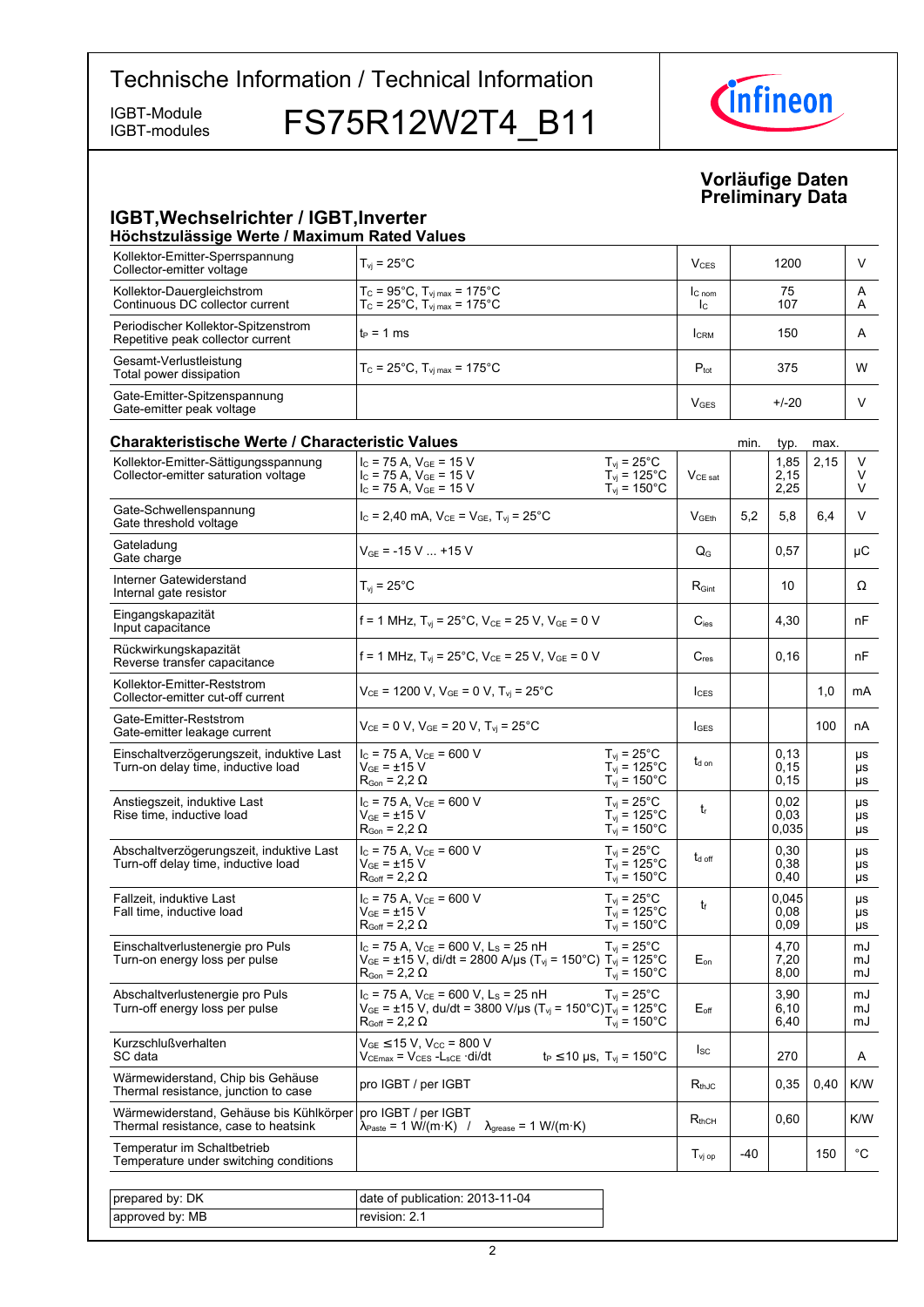IGBT-modules

IGBT-Module FS75R12W2T4\_B11



#### **Vorläufige-Daten Preliminary-Data**

#### **Diode,-Wechselrichter-/-Diode,-Inverter Höchstzulässige-Werte-/-Maximum-Rated-Values**

| Periodische Spitzensperrspannung<br>Repetitive peak reverse voltage | $T_{\rm vi}$ = 25°C                                                                                                          | <b>V</b> <sub>RRM</sub> | 1200        |                  |
|---------------------------------------------------------------------|------------------------------------------------------------------------------------------------------------------------------|-------------------------|-------------|------------------|
| Dauergleichstrom<br>Continuous DC forward current                   |                                                                                                                              | I۴                      | 75          |                  |
| Periodischer Spitzenstrom<br>Repetitive peak forward current        | $t_P = 1$ ms                                                                                                                 | <b>FRM</b>              | 150         | A                |
| Grenzlastintegral<br>$I2t - value$                                  | $V_R$ = 0 V, t <sub>P</sub> = 10 ms, T <sub>vj</sub> = 125°C<br>$V_R$ = 0 V, t <sub>P</sub> = 10 ms, T <sub>vi</sub> = 150°C | $12$ t                  | 1050<br>985 | $A^2S$<br>$A^2S$ |

#### **Charakteristische Werte / Characteristic**

| <b>Charakteristische Werte / Characteristic Values</b>                          |                                                                                                                       |                                                                               |                                         | min.  | typ.                 | max. |                |
|---------------------------------------------------------------------------------|-----------------------------------------------------------------------------------------------------------------------|-------------------------------------------------------------------------------|-----------------------------------------|-------|----------------------|------|----------------|
| Durchlassspannung<br>Forward voltage                                            | $I_F$ = 75 A, $V_{GF}$ = 0 V<br>$I_F$ = 75 A, $V_{GF}$ = 0 V<br>$I_F$ = 75 A, $V_{GE}$ = 0 V                          | $T_{vi}$ = 25°C<br>$T_{vi}$ = 125°C<br>$T_{\text{vi}}$ = 150 $^{\circ}$ C     | $V_F$                                   |       | 1,70<br>1,65<br>1,65 | 2,15 |                |
| Rückstromspitze<br>Peak reverse recovery current                                | $I_F$ = 75 A, - di <sub>F</sub> /dt = 2800 A/us (T <sub>vi</sub> =150°C)<br>$V_R = 600 V$<br>$V_{GE}$ = -15 V         | $T_{vi}$ = 25°C<br>$T_{vi}$ = 125 $^{\circ}$ C<br>$T_{\rm vi}$ = 150°C        | <b>IRM</b>                              |       | 115<br>120<br>125    |      | A<br>A<br>A    |
| Sperrverzögerungsladung<br>Recovered charge                                     | $I_F$ = 75 A, - di $_F$ /dt = 2800 A/us (T <sub>vi</sub> =150°C)<br>$V_R$ = 600 V<br>$V_{GF}$ = -15 V                 | $T_{vi}$ = 25 $^{\circ}$ C<br>$T_{vi}$ = 125°C<br>$T_{vi}$ = 150 $^{\circ}$ C | Q,                                      |       | 8,60<br>14,0<br>16,0 |      | μC<br>μC<br>μC |
| Abschaltenergie pro Puls<br>Reverse recovery energy                             | $I_F$ = 75 A, - di <sub>F</sub> /dt = 2800 A/us (T <sub>vi</sub> =150°C)<br>$V_R = 600 V$<br>$V_{GF}$ = -15 V         | $T_{vi}$ = 25°C<br>$T_{vi}$ = 125°C<br>$T_{vi}$ = 150 $^{\circ}$ C            | $E_{rec}$                               |       | 2,60<br>4,50<br>5,50 |      | mJ<br>mJ<br>mJ |
| Wärmewiderstand, Chip bis Gehäuse<br>Thermal resistance, junction to case       | pro Diode / per diode                                                                                                 |                                                                               | $R_{th,IC}$                             |       | 0,55                 | 0.65 | K/W            |
| Wärmewiderstand, Gehäuse bis Kühlkörper<br>Thermal resistance, case to heatsink | pro Diode / per diode<br>$\lambda_{\text{Paste}} = 1 \text{ W/(m·K)}$ / $\lambda_{\text{grease}} = 1 \text{ W/(m·K)}$ |                                                                               | $R_{thCH}$                              |       | 0,75                 |      | K/W            |
| Temperatur im Schaltbetrieb<br>Temperature under switching conditions           |                                                                                                                       |                                                                               | $\mathsf{T}_{\mathsf{vi}\,\mathsf{op}}$ | $-40$ |                      | 150  | °C             |

### **NTC-Widerstand-/-NTC-Thermistor**

| <b>Charakteristische Werte / Characteristic Values</b> |                                                          |                     | min. | typ. | max. |           |
|--------------------------------------------------------|----------------------------------------------------------|---------------------|------|------|------|-----------|
| Nennwiderstand<br>Rated resistance                     | $T_c = 25^{\circ}$ C                                     | $R_{25}$            |      | 5.00 |      | $k\Omega$ |
| Abweichung von R100<br>Deviation of R100               | $T_c$ = 100°C. R <sub>100</sub> = 493 Ω                  | AR/R                | $-5$ |      | 5    | %         |
| Verlustleistung<br>Power dissipation                   | $T_c = 25^{\circ}$ C                                     | $P_{25}$            |      |      | 20.0 | mW        |
| <b>B-Wert</b><br>B-value                               | $R_2 = R_{25}$ exp $[B_{25/50}(1/T_2 - 1/(298, 15 K))]$  | $B_{25/50}$         |      | 3375 |      | Κ         |
| <b>B-Wert</b><br>B-value                               | $R_2 = R_{25}$ exp $[B_{25/80}(1/T_2 - 1/(298.15 K))]$   | B <sub>25/80</sub>  |      | 3411 |      | Κ         |
| <b>B-Wert</b><br>B-value                               | $R_2 = R_{25}$ exp $[B_{25/100}(1/T_2 - 1/(298, 15 K))]$ | B <sub>25/100</sub> |      | 3433 |      | Κ         |

Angaben gemäß gültiger Application Note.

Specification according to the valid application note.

| prepared by: DK  | date of publication: 2013-11-04 |
|------------------|---------------------------------|
| lapproved by: MB | revision: 2.1                   |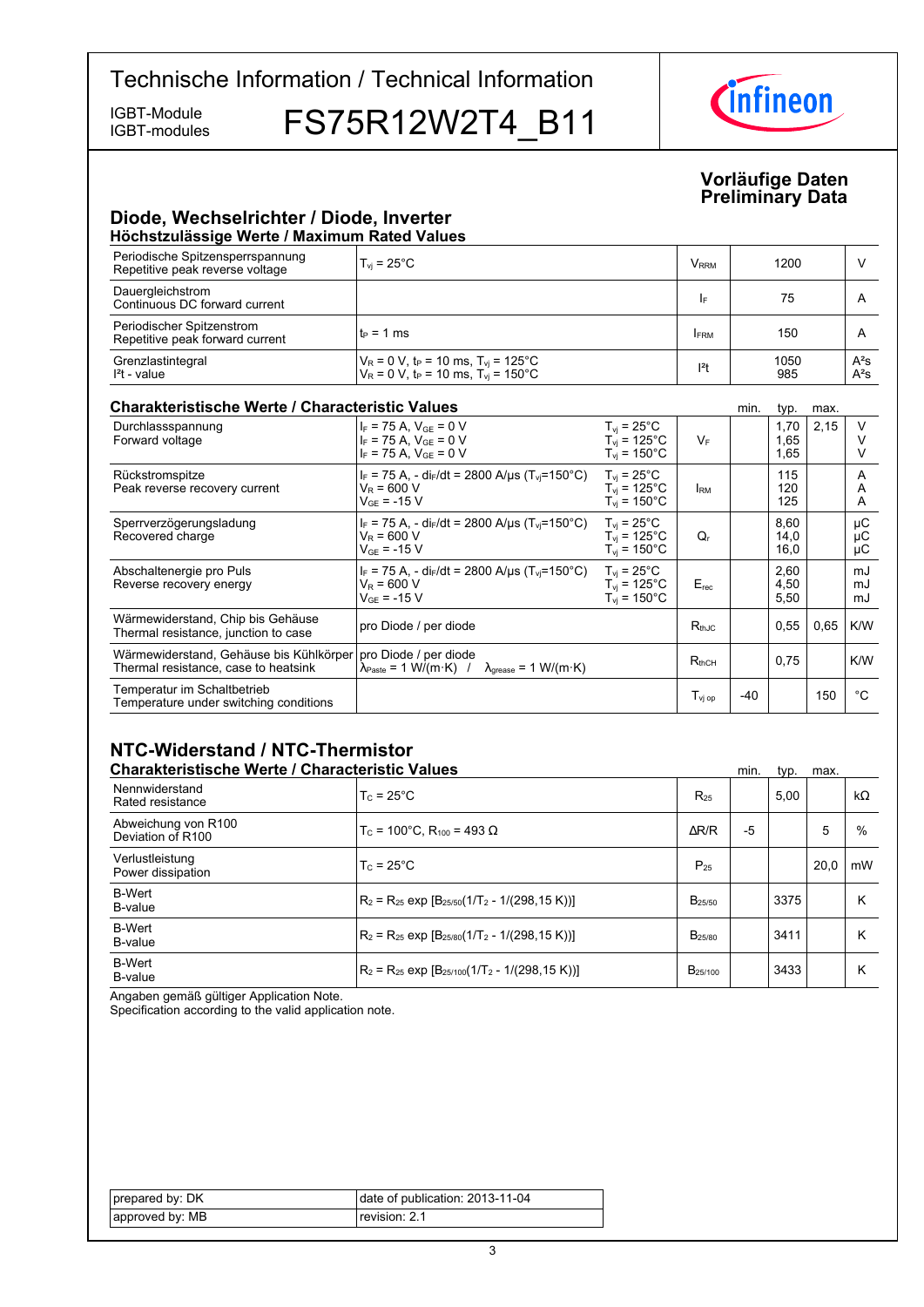IGBT-modules

IGBT-Modules FS75R12W2T4\_B11



#### **Vorläufige-Daten Preliminary-Data**

| <b>Modul / Module</b>                                                                     |                                                                                         |                          |       |                                |      |           |
|-------------------------------------------------------------------------------------------|-----------------------------------------------------------------------------------------|--------------------------|-------|--------------------------------|------|-----------|
| Isolations-Prüfspannung<br>Isolation test voltage                                         | RMS, $f = 50$ Hz, $t = 1$ min.                                                          | <b>V</b> <sub>ISOL</sub> |       | 2,5                            |      | kV        |
| Innere Isolation<br>Internal isolation                                                    | Basisisolierung (Schutzklasse 1, EN61140)<br>basic insulation (class 1, IEC 61140)      |                          |       | Al <sub>2</sub> O <sub>3</sub> |      |           |
| Kriechstrecke<br>Creepage distance                                                        | Kontakt - Kühlkörper / terminal to heatsink<br>Kontakt - Kontakt / terminal to terminal |                          |       | 11,5<br>6,3                    |      | mm        |
| Luftstrecke<br>Clearance                                                                  | Kontakt - Kühlkörper / terminal to heatsink<br>Kontakt - Kontakt / terminal to terminal |                          |       | 10,0<br>5,0                    |      | mm        |
| Vergleichszahl der Kriechwegbildung<br>Comperative tracking index                         |                                                                                         | CTI                      |       | > 200                          |      |           |
|                                                                                           |                                                                                         |                          | min.  | typ.                           | max. |           |
| Modulstreuinduktivität<br>Stray inductance module                                         |                                                                                         | $L_{\rm{SCF}}$           |       | 40                             |      | nH        |
| Modulleitungswiderstand, Anschlüsse -<br>Chip<br>Module lead resistance, terminals - chip | $T_c = 25^{\circ}$ C, pro Schalter / per switch                                         | $R_{CC' + FF'}$          |       | 4,00                           |      | $m\Omega$ |
| Lagertemperatur<br>Storage temperature                                                    |                                                                                         | $T_{\sf stg}$            | $-40$ |                                | 125  | °C        |
| Anpresskraft für mech. Bef. pro Feder<br>mountig force per clamp                          |                                                                                         | F                        | 40    |                                | 80   | N         |
| Gewicht<br>Weight                                                                         |                                                                                         | G                        |       | 39                             |      | g         |

Der Strom im Dauerbetrieb ist auf 25 A effektiv pro Anschlusspin begrenzt. The current under continuous operation is limited to 25 A rms per connector pin.

| prepared by: DK | date of publication: 2013-11-04 |
|-----------------|---------------------------------|
| approved by: MB | revision: 2.1                   |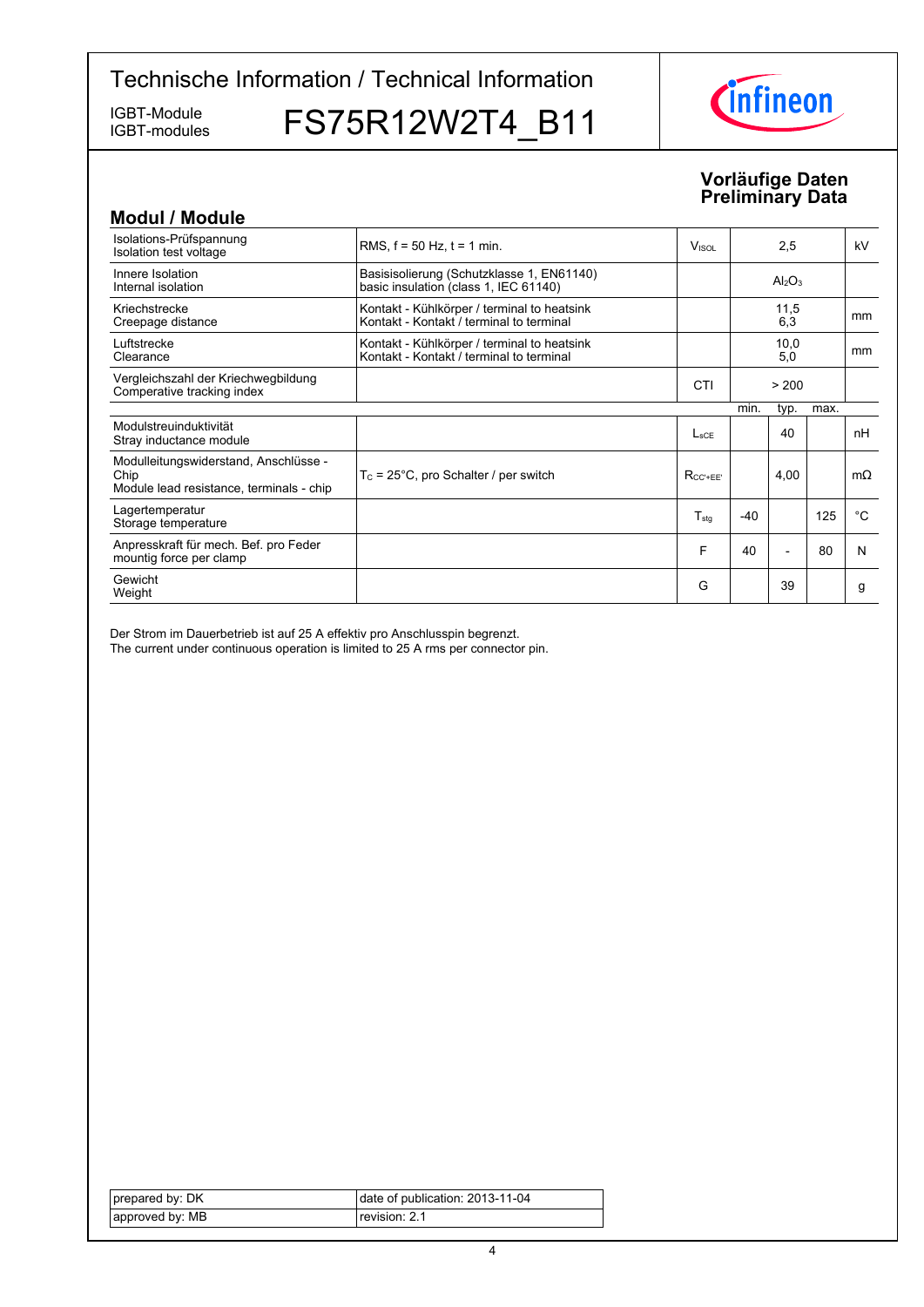#### Technische Information / Technical Information *Cinfineon* IGBT-Module **FS75R12W2T4 B11** IGBT-modules **Vorläufige-Daten Preliminary-Data Ausgangskennlinie-IGBT,Wechselrichter-(typisch) Ausgangskennlinienfeld-IGBT,Wechselrichter-(typisch) output-characteristic-IGBT,Inverter-(typical) output-characteristic-IGBT,Inverter-(typical)**  $I_{C} = f(V_{CE})$  $I_C = f(V_{CE})$  $V_{GE}$  = 15 V  $T_{\text{vj}}$  = 150 $^{\circ}$ C 150 150

135





 $\rm V_{CE}$  = 20 V



## $V_{GE}$  = 19V  $V_{GE} = 17V$  $V_{GE} = 15V$  $\overline{V_{GE}}$  = 13V  $V_{GE}$  = 11V



#### **Schaltverluste-IGBT,Wechselrichter-(typisch) switching-losses-IGBT,Inverter-(typical)**  $E_{on}$  = f (l<sub>C</sub>),  $E_{off}$  = f (l<sub>C</sub>)

 $V_{GE}$  = ±15 V, R<sub>Gon</sub> = 2.2 Ω, R<sub>Goff</sub> = 2.2 Ω, V<sub>CE</sub> = 600 V

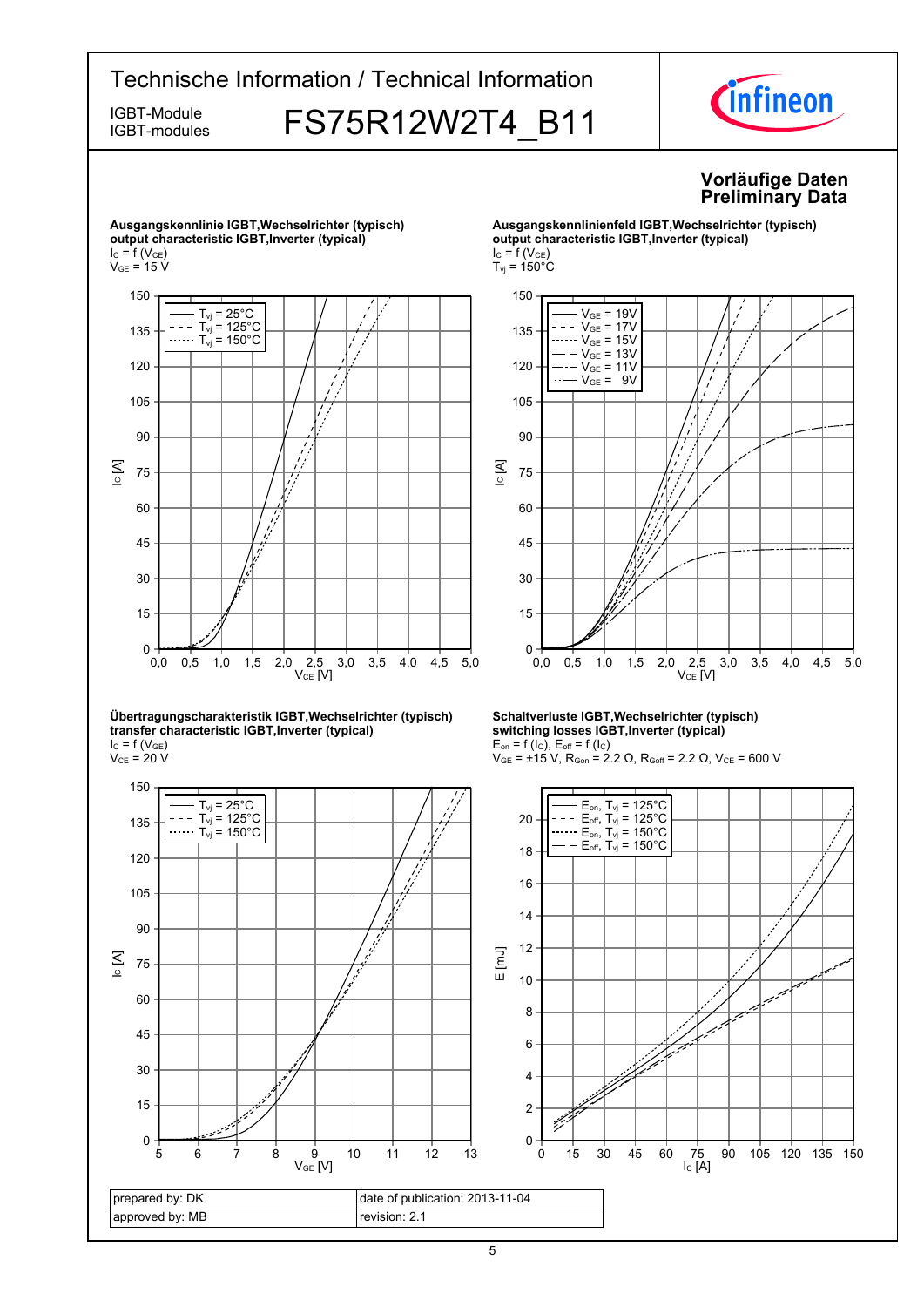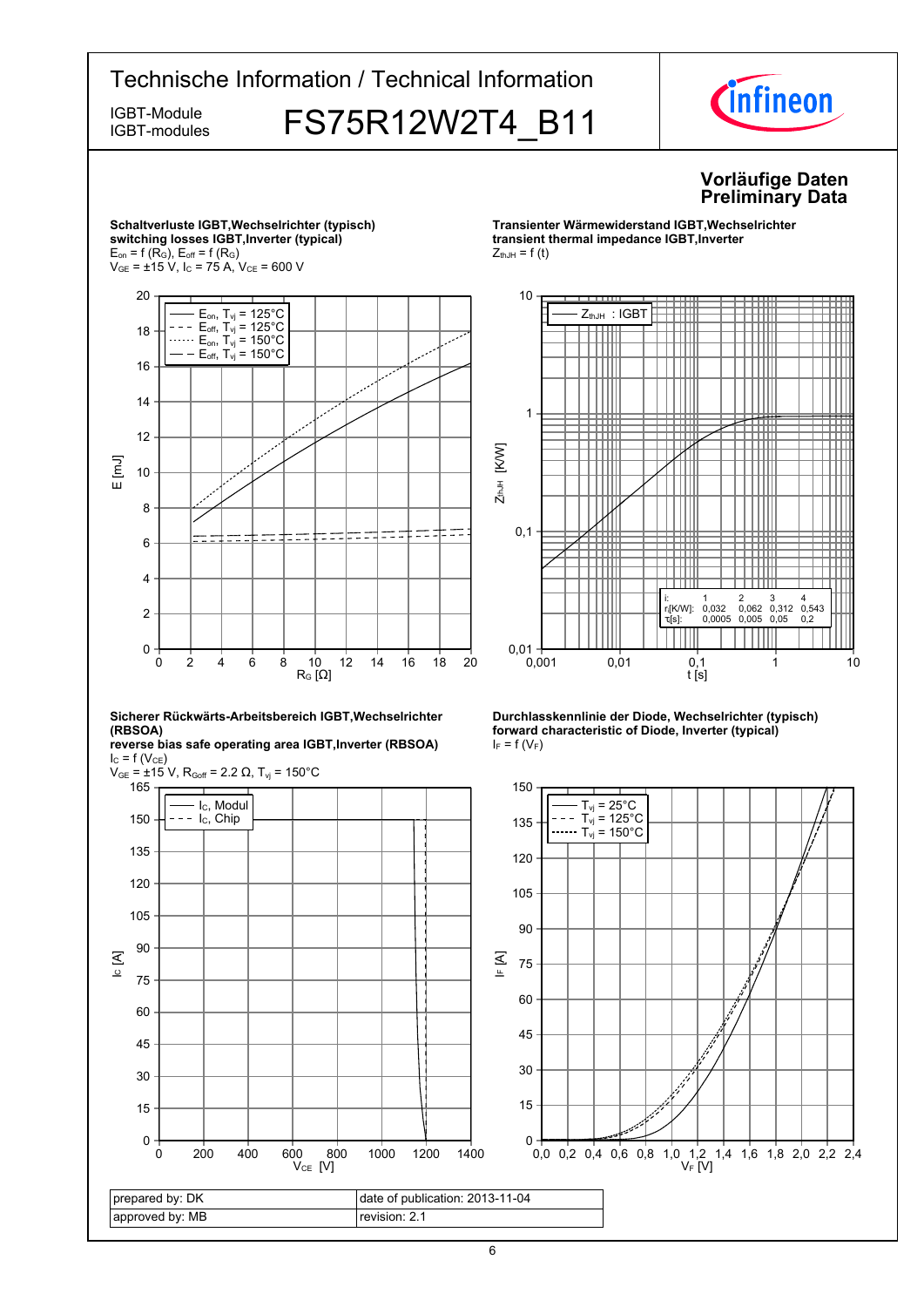

7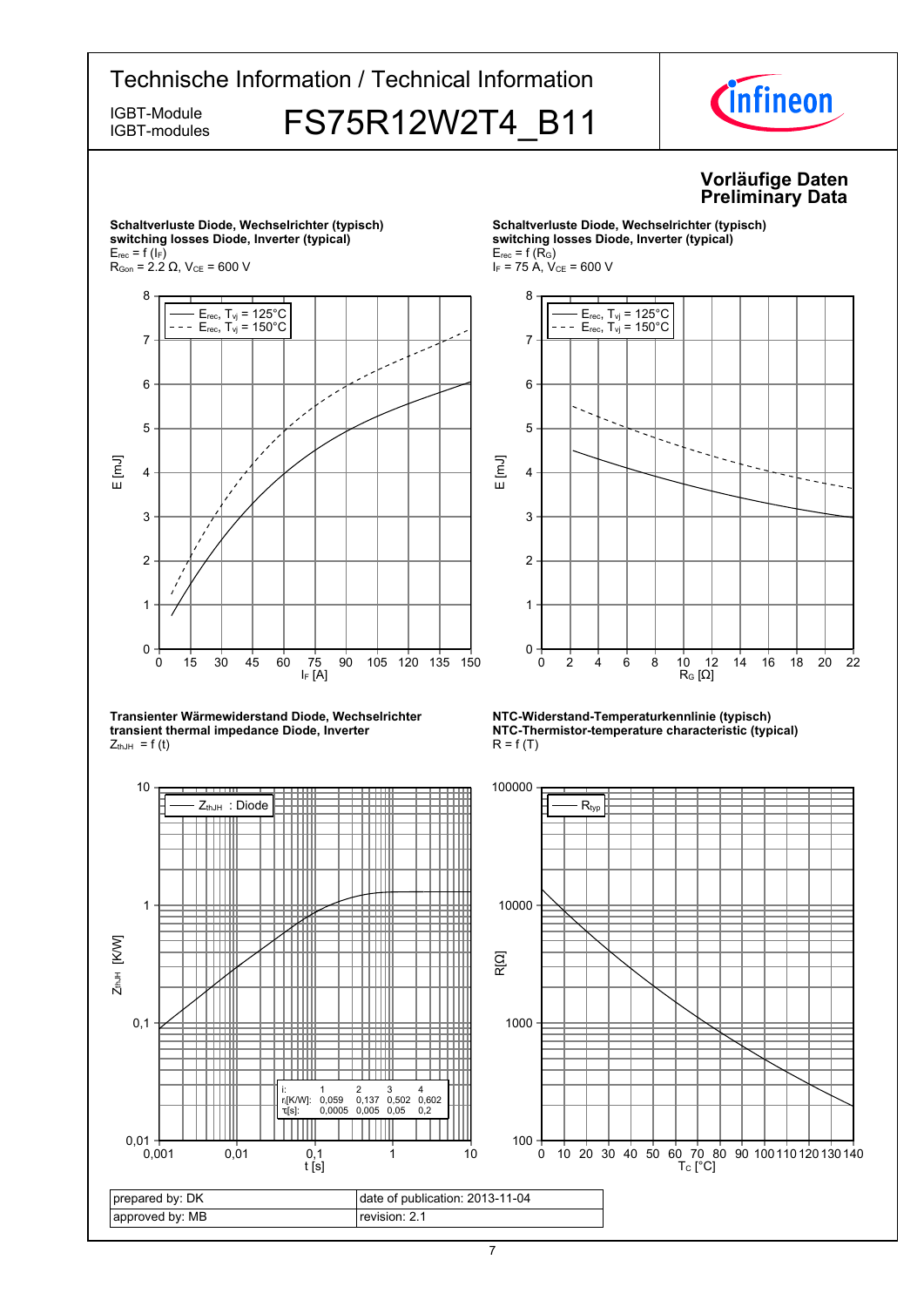

IGBT-modules

IGBT-Module **FS75R12W2T4 B11**